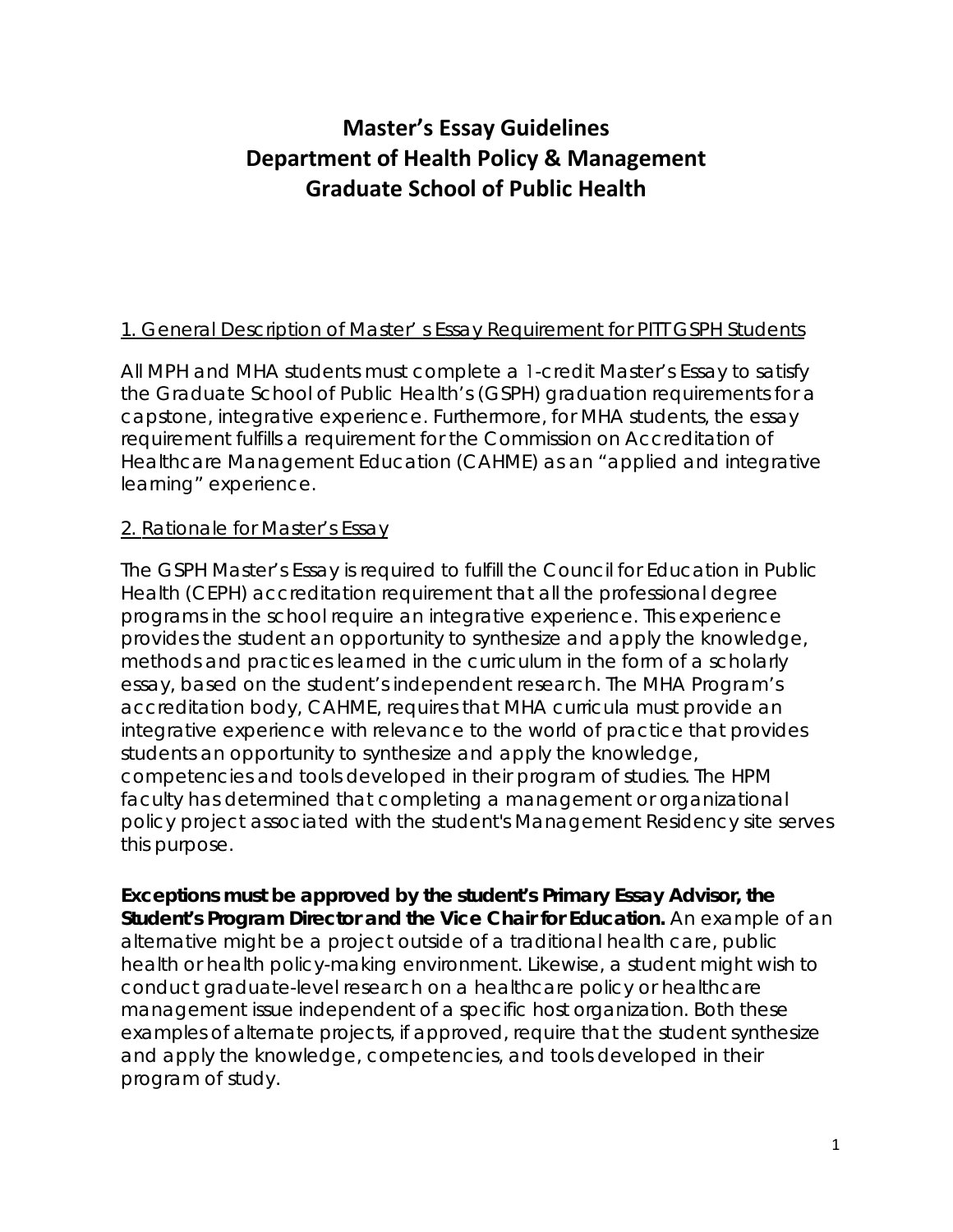For both MPH and MHA students, completion of the Essay requirement includes an approved written Essay that must attain the level of quality that satisfies standards of submission for publication in a healthcare-focused journal, and an accompanying oral presentation. The presentation will be delivered in Power Point or equivalent display followed by a Q&A discussion with the Essay Committee. If not included in the Committee as a 3rd Reader, one executive-level decision maker at the host organization should be invited to participate as an observer. With the concurrence of the Primary Essay Advisor (PEA) for projects that seem appropriate for a broader audience, the student should consider preparation of an article for publication and/or presentation at a professional conference, e.g., AUPHA, APHA, HIMSS, based on her/his study.

### 3.0. Essay Topic

The focus and content of the Essay should be relevant to the disciplinary base of the student's degree program, and problems or issues relevant to the profession. **Furthermore, the student must explicitly justify the public health relevance of the study to meet CEPH-related accreditation guidelines**. The specific content and design of the project should be guided by the student's professional interests and career development goals, and should be finalized in collaboration with his/her Essay Committee.

# 3.1. Essay Design & Methodology

The topic, design and methodology must be approved by the student's Essay Committee before the student proceeds with the study. Approval is determined by submission and authorized signature of the Master's Essay Proposal Form by the Primary Essay Advisor. When the project appears to fall within Institutional Review Board (IRB) guidelines, the student must submit a proposal to the University's Human Research Protection Office (HRPO) for review and approval. Many of our students' Master's Essay projects are likely to fall outside the scope of IRB compliance and those that do are likely to be deemed as exempt from full Board review. Nonetheless, The PEA and student must explicitly address this issue and the student should contact HRPO staff for an informal discussion in situations where the applicability of IRB review seems unclear.

The subject matter of the Master's Essay must be relevant to at least one of the disciplinary bases of the Department within the broad domains of health policy, health systems/public health agency organization and management and leadership. Various alternative approaches may be used to design the study including methods of data collection and analysis that are appropriate for the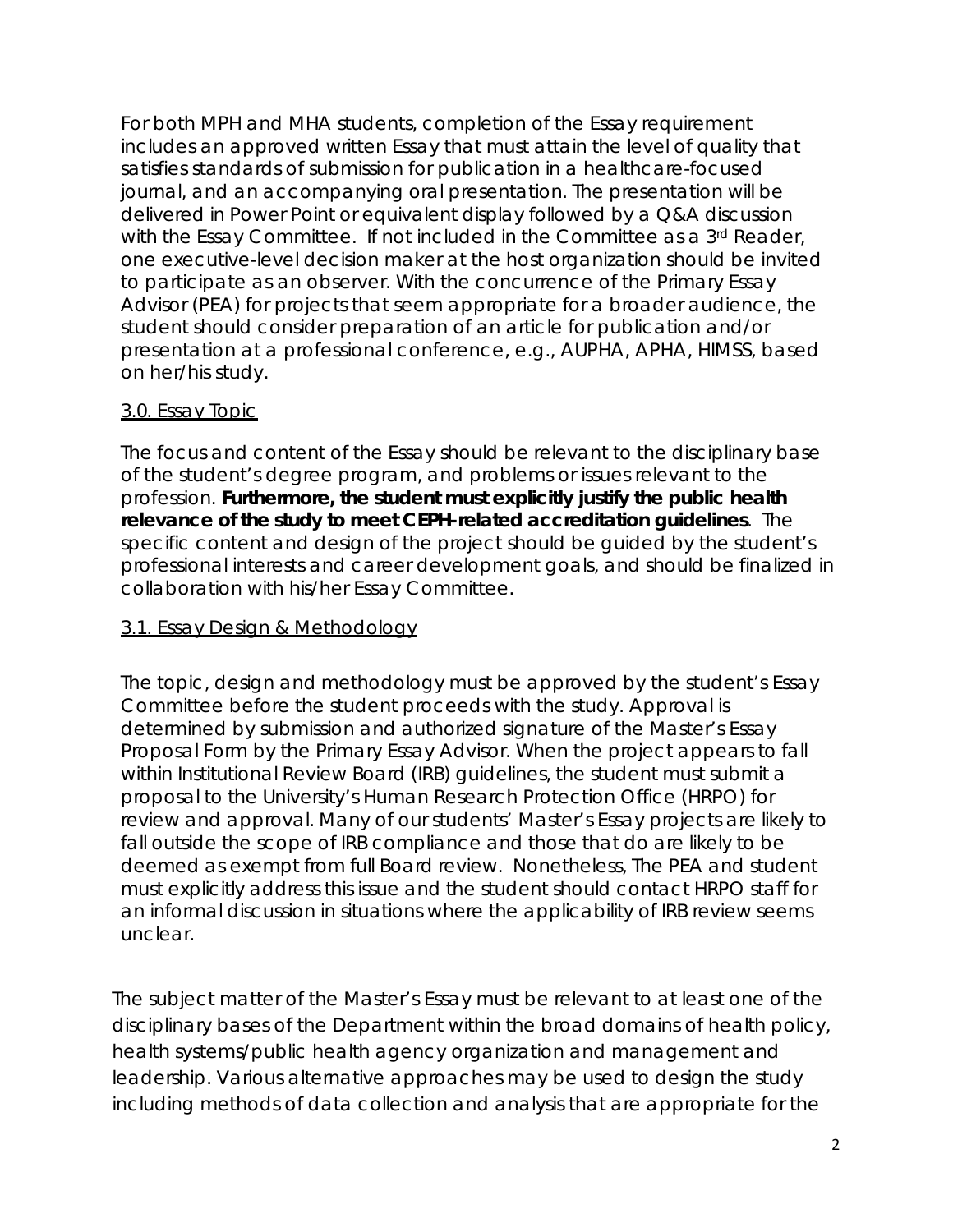aims, focus and scope of the study. Among the options that the student may consider (but not limited to) are the following:

- o Position (advocacy) paper
- o Policy brief (with supporting justification and analysis)
- o Health services management or policy analysis
- o Quality management, patient safety or process improvement project
- o Program/project evaluation
- o Case study (single or comparative)
- o Systematic review or meta-analysis of the literature
- o Grant proposal (external funding)

Methods of data collection and analysis must be consistent with the aims, focus and scope of the study and include both quantitative and qualitative methods. In many circumstances a mixed methods approach may be most useful. Representative methods of data collection and analysis follow:

- o Surveys and interviews
- o Medical charts
- o Productivity and performance measures
- o Quality/process improvement measures
- o Focus groups and panels
- o Observation and enumeration
- o Narrative coding and analysis
- o Epidemiological measures
- o Descriptive statistics
- o Tests of significance including t-tests, ANOVA and Chi-Square
- o Correlation and linear regression
- o Nonparametric tests

**Please note that your topic, design and methodology must be approved by the Primary Essay Advisor (PEA) before you proceed with the study as evidenced by your submission of a Study Proposal Summary/Outline signed by the student and PEA. If applicable, IRB approval must also be obtained and documented.** 

# 3.2 Organization and Content of the Master's Essay

The following table provides guidance on the organization and content of the written Master's Essay requirement. Rather than a rigid set of requirements, this checklist provides both the student and the Master's Essay Committee with an architecture that may be adapted as necessary given the aims, focus, design and methods appropriate for the study. The Primary Essay Advisor should discuss the scope of the project with the student to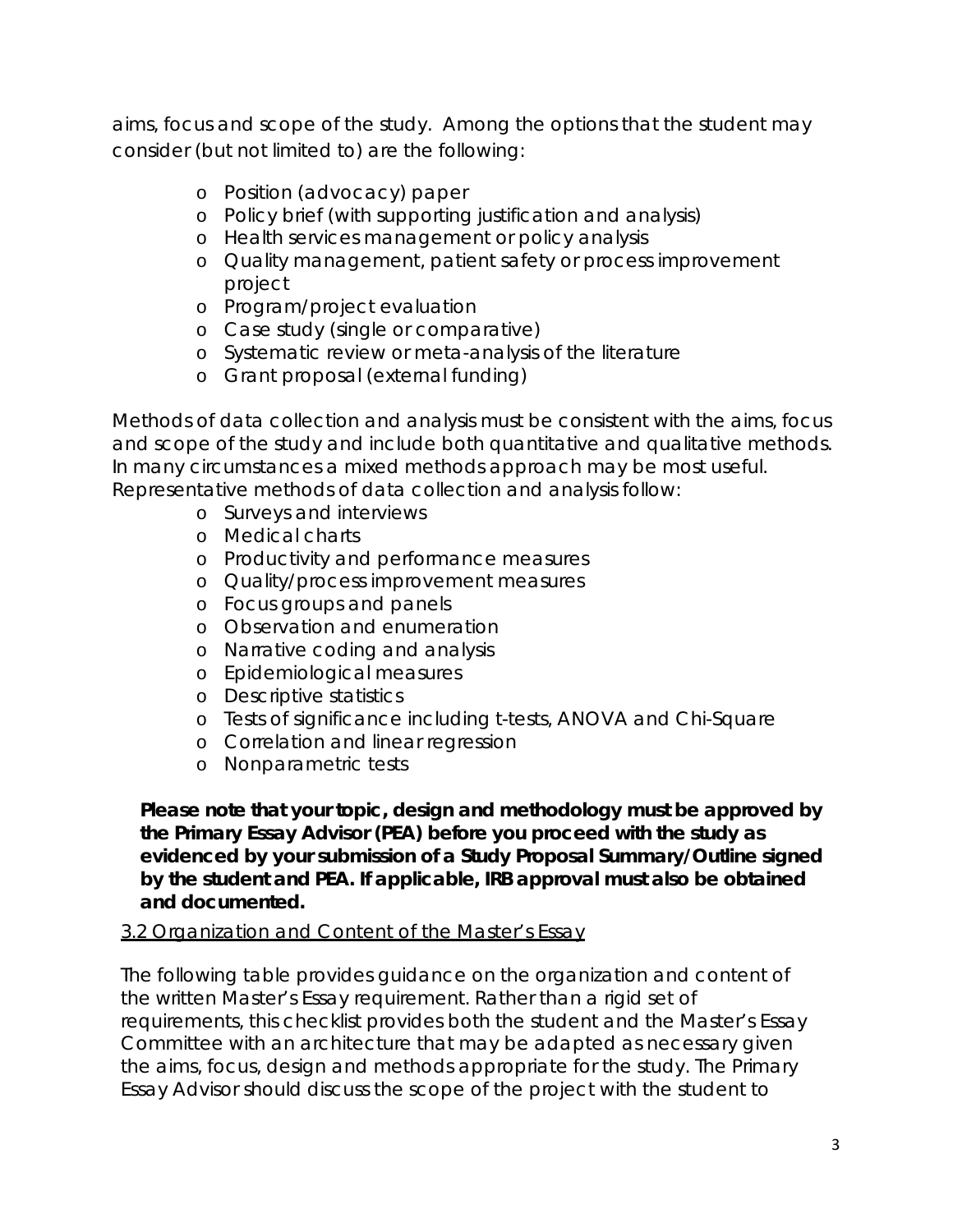consider which components of this checklist are required and which may be omitted or adapted to the context of the study.

The student's **Primary Essay Advisor** has final responsibility for determining the appropriateness of the study's focus, design and methods. The student is responsible for preparing a final version of the Master's Essay that is organized and formatted consistent with the requirements of the Graduate School of Public Health and University of Pittsburgh.

- A. Abstract
	- o Clear statement of the purpose and objectives of the essay
	- o Brief description of the essay design, methodology, and sources of information
	- o Summary of the principal findings and conclusions
	- o **An explicit statement of public health relevance which should also be addressed in the Conclusions section (see below)**
	- o The student's abstract should be 350 words or fewer
- B. Introduction
	- o A clear statement of the relevant health care/public health problem
	- o Compelling rationale for analyzing the targeted issue
	- o Objectives or aims for the essay
	- o Sufficient contextual information about the host organization and domain of health care services or public health to facilitate reader's understanding
- C. Literature Review
	- o An organized approach to review and analysis of the literature relevant to the student's project
	- o Citation and summary of relevant practice-focused and peerreviewed scholarly literature
	- o Identification and citation of relevant publicly available and internal, non-confidential documents, e.g. mission, vision and values statements, marketing material, policy statements, etc.
- D. Hypotheses or Expected Outcomes
	- o Depending on the aims, design and methodology of the study, the student should state her/his hypothesis, most likely or alternative outcomes as informed by the literature review and the student's knowledge of the organizational context
	- E. Design, Methodology, and Data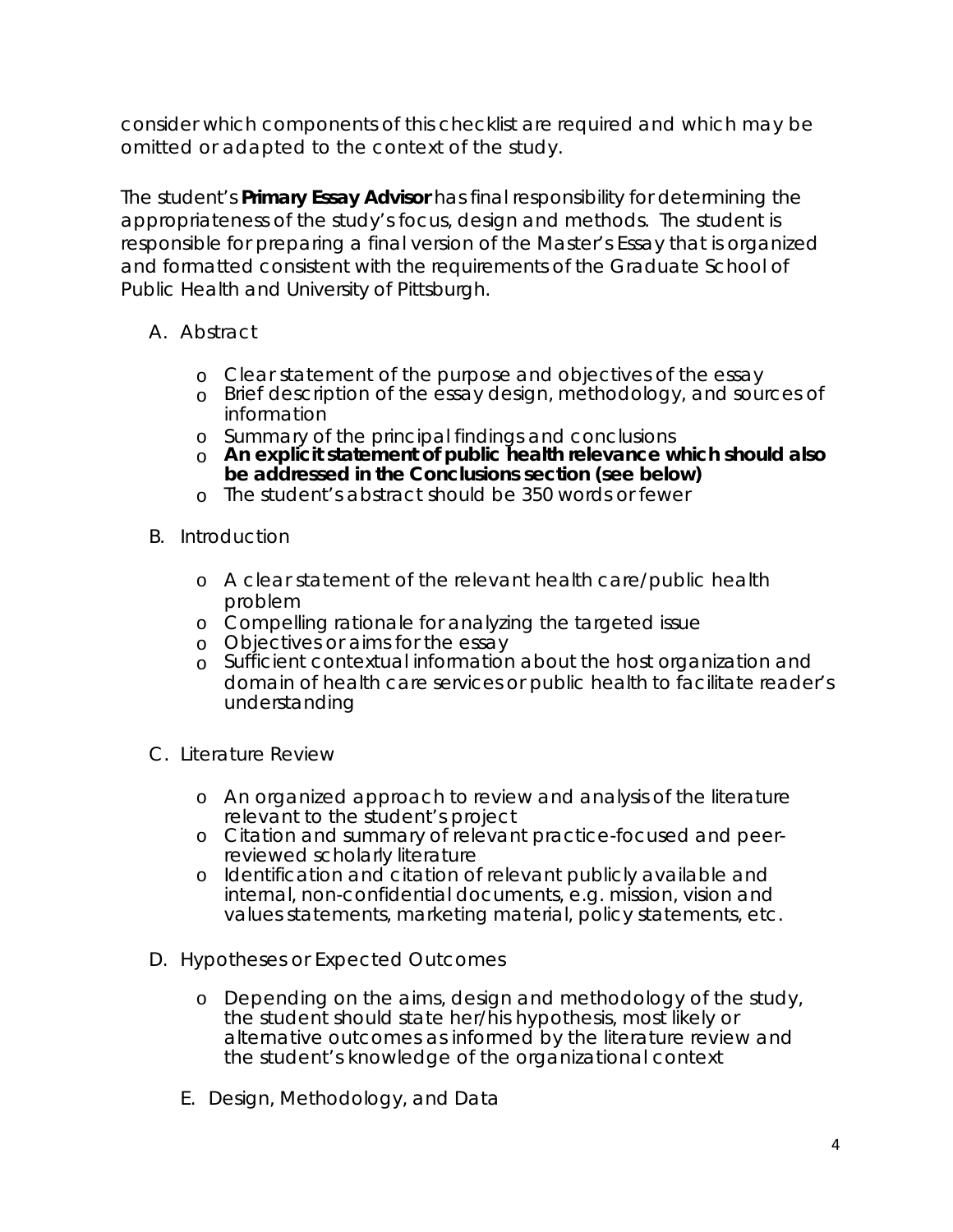- o Description and justification of the basic study design
- o Identification and rationale for the methods of analysis
- o Identification of key source(s) of information/data and how they pertain to key objectives of the study
- o Definition for any important technical terms or acronyms used in the essay
- F. Findings/Results
	- o Relevant data displays with titles in appropriate format, e.g., tables, graphs, figures
	- o Discussion of key findings in a narrative format
	- o Summary of findings in terms of major themes, consistency with the literature, etc.

#### G. Analysis

- o An objective analysis of the implications of each major finding
- o The congruence between major findings and hypotheses or expectations and highlights any unexpected, ambiguous or inconclusive findings
- o Any limitations that affect the generalizability of the study findings for theory or practice

### H. Discussion

- o Identifies action steps or priorities to address any unexpected and/or inconclusive findings and major limitations
- o Provides a compelling analysis of the findings including conceptual and practical issues
- I. Conclusions, Recommendations and Public Health Implications
	- o A logical set of conclusions based on the analysis and implications for practice
	- o Recommendations for site-specific actions, professional best practices, policy changes, etc. and/or opportunities for further research or applied studies
	- o Statement and justification for the public health relevance of the study
- J. References (Bibliography)
	- o Applies an accepted standard manuscript format for all references cited in the narrative
	- o Provides a list of references and/or bibliography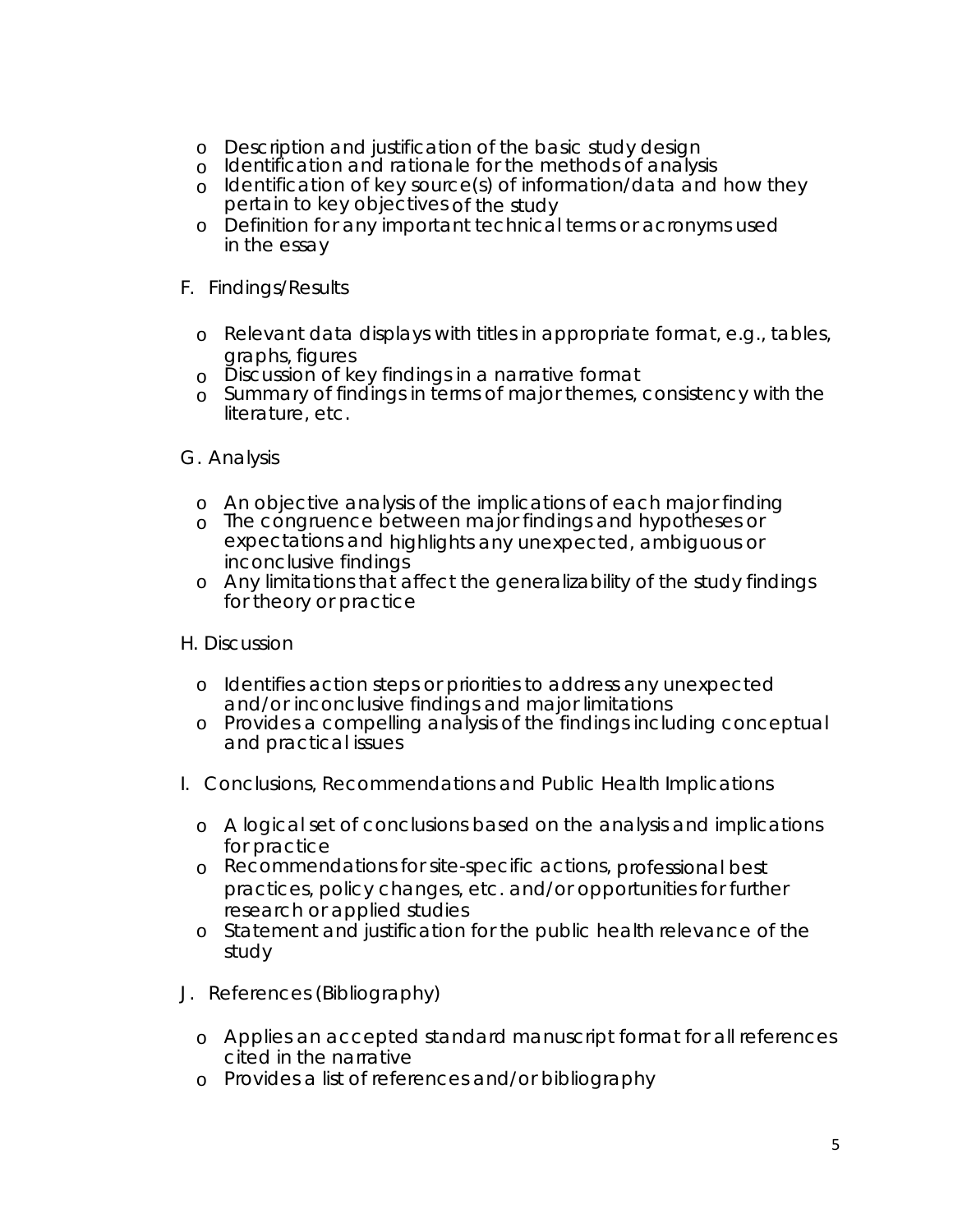### 3.3 Professional Development Seminar

Full-time Master's degree students, excluding M.S. degree students, are required to enroll and actively participate in the two-credit Professional Development Seminar held in the Fall and Spring Terms of the student's 1<sup>st</sup> year. A handful of sessions in this year long course will provide an in-depth overview of the Master's Essay process and expectations as well as sessions on design and methods, literature and data base search strategies and protection of human subjects in research compliance.

### 3.4. Timeline of Critical Dates

Each entering cohort of MPH, JD/MPH, MHA and MHA/MBA students will be provided a schedule of key progress points and deadlines for completion of the Master's Essay requirements, for both the written essay and the oral presentation. The student must take responsibility for making sufficient progress on the development of the Essay to assure adherence to the hard deadlines. **A student who has not complied with critical deadlines risks postponing graduation until completion of the Essay requirements in a subsequent academic term. Note that tuition for one-credit will be charged for an additional term to complete the Essay if required.**